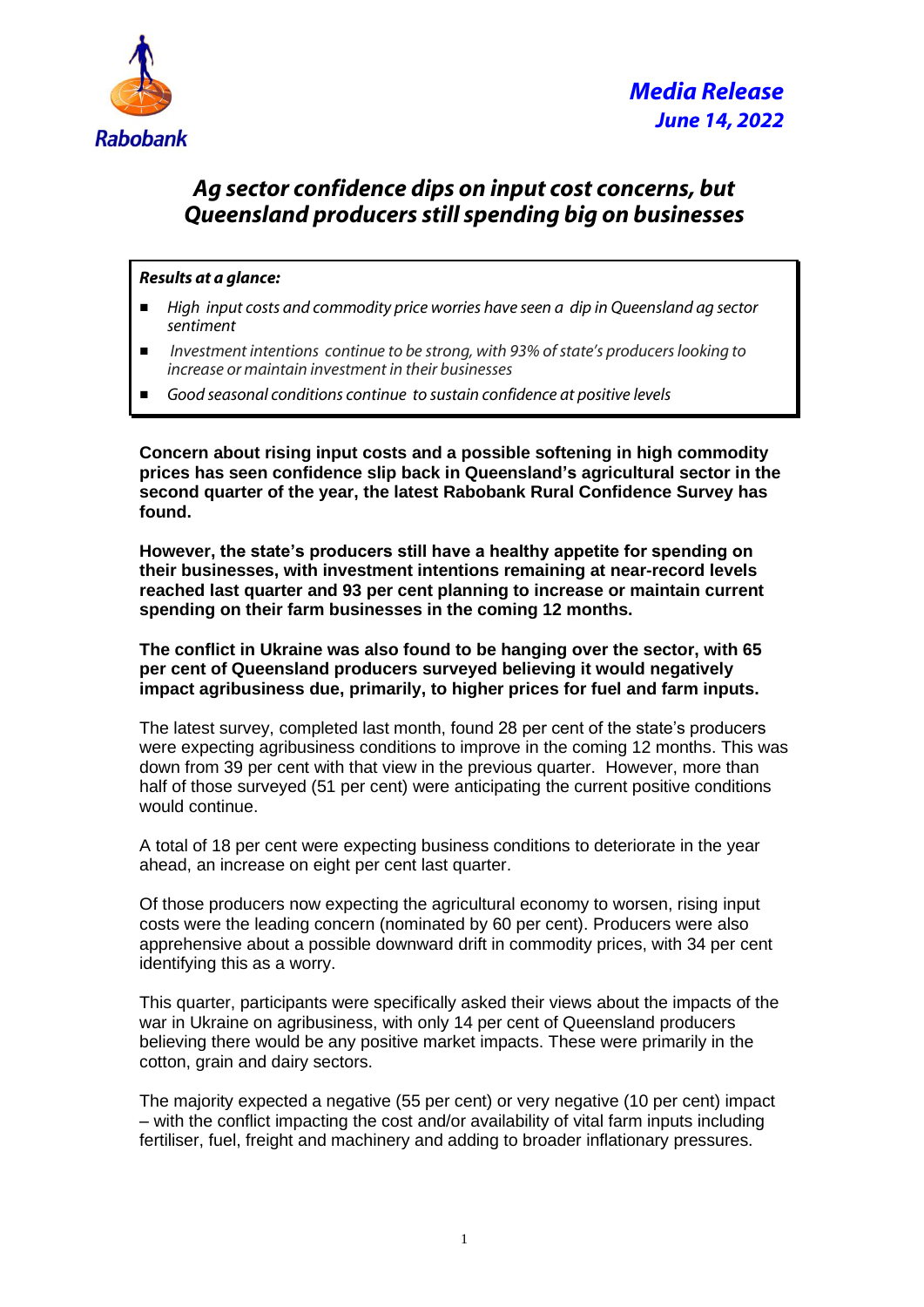



Rabobank regional manager for Southern Queensland and Northern New South Wales Brad James said while high input costs were undoubtedly causing margin pressures, the combination of good seasonal conditions and current strong commodity prices had sustained ag sector sentiment at still-positive levels. And this was providing the confidence for producers to continue investing in their businesses.

Mr James said seasonal conditions had been good across much of the state, however the north west remains dry and the south east corner has "seen too much rain".

"We saw devastating flooding in south east Queensland in February and more extreme rainfall events recently that created massive challenges for producers in the region – while many other areas of Queensland are enjoying one of their best seasons in years," he said.

The latest survey found across the commodities, beef producers were the most positive sector in the state, with 57 per cent expecting agribusiness conditions to remain stable and 27 per cent forecasting conditions to improve. This is back slightly on last quarter.

Mr James said beef producers are mindful of the potential devastating impacts of Lumpy Skin Disease and Foot and Mouth Disease which have recently been detected in neighbouring countries and are concerned about potential animal health and international trade implications for the Australian beef sector.

Grain sector confidence in the state remains unchanged from the previous quarter.

"The wet summer and autumn have been disruptive for those grain growers on the Darling Downs, with rain creating delays to harvesting and now planting, but there are more upsides than downside," Mr James said, "with a wonderful soil moisture profile for the dry-land croppers and virtually all water storages full across the region."

Rising input costs are a concern for the grain sector, with the majority of growers who think the Russia-Ukraine conflict will have a negative impact on their business citing fuel prices and the increasing costs of fertiliser, freight and other inputs as their concern.

The state's sugar cane producers are optimistic about their outlook, with 70 per cent believing agribusiness conditions will improve or remain stable in the coming 12 months. Mr James said recent activity in the sugar cane property market is reflecting this confidence. "The property market in sugar has been flat for a fair while, though just recently we have been seeing some bigger sales," he said.

Overall in the market, "the demand for Queensland agricultural properties has not slowed down", Mr James said. "There is a limited number of properties on the market and a lot of interested parties when they do come up for sale."

Over the coming 12 months, 24 per cent of those Queensland producers who intend to increase the investment spend on their business have indicated they plan to purchase property to expand their farming operation.

When it comes to investment intentions overall, the latest survey found 36 per cent of Queensland producers planned to spend more on their farm businesses in the coming year, while 57 per cent were looking to maintain investment at current levels.